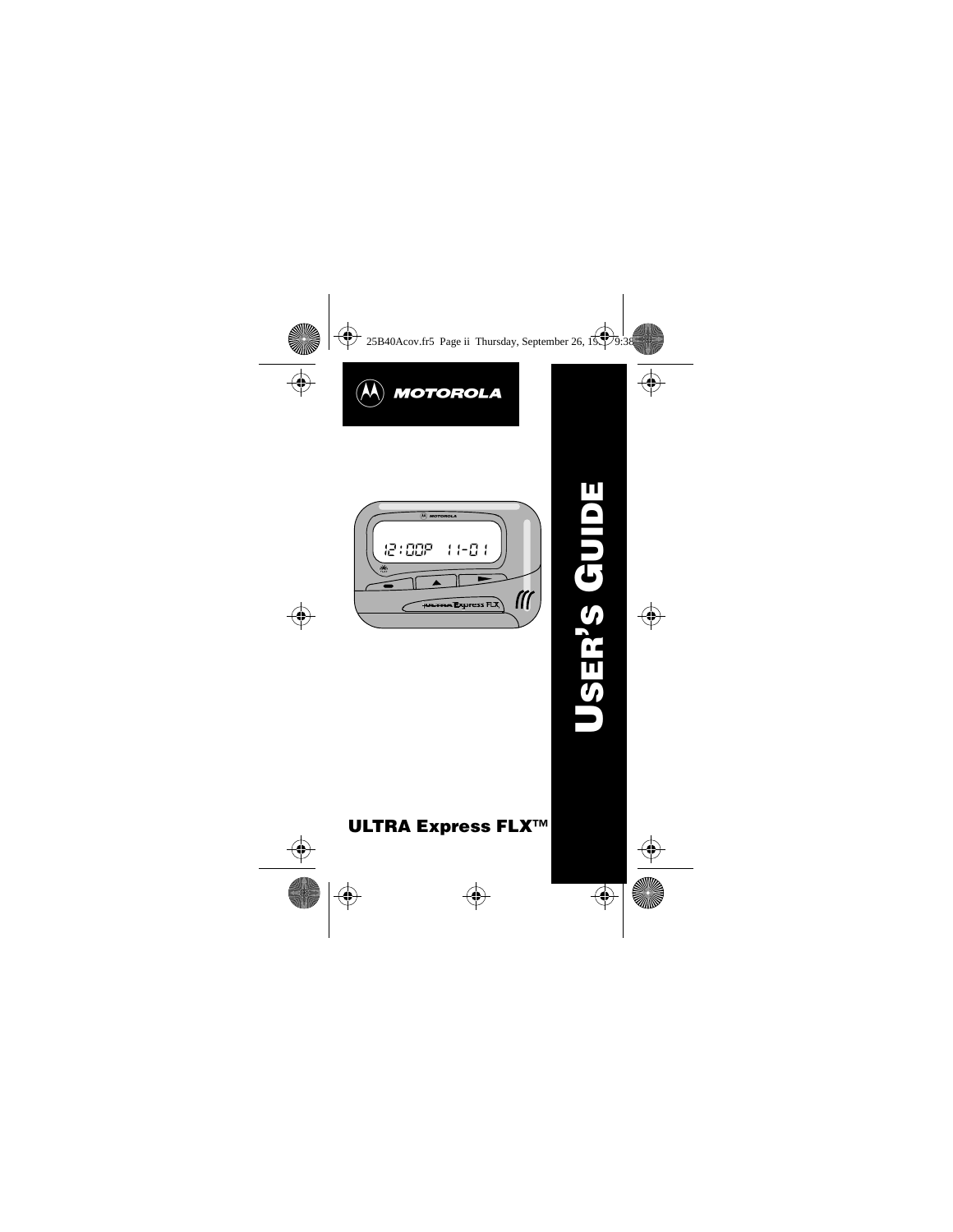# **Contents**

|                                                                  | Page |
|------------------------------------------------------------------|------|
|                                                                  |      |
| Operating Your ULTRA Express FLX Pager 2                         |      |
|                                                                  |      |
|                                                                  |      |
| Turning Your Pager On and Off  3                                 |      |
|                                                                  |      |
| Setting the Clock and Date 4                                     |      |
|                                                                  |      |
| Setting the Pleasing Alerts  5                                   |      |
|                                                                  |      |
| Receiving and Reading Messages 6                                 |      |
| Protecting and Unprotecting Your                                 |      |
|                                                                  |      |
|                                                                  |      |
|                                                                  |      |
| Effective Use of Your ULTRA Express FLX                          |      |
|                                                                  |      |
| Standard Features 10                                             |      |
| Battery Information                                              | 11   |
| Care and Maintenance $\ldots \ldots \ldots \ldots \ldots \ldots$ | 12   |
| Functionality and Use of Your Pager                              | 12   |
| Cleaning Your ULTRA Express FLX Pager                            | 12   |
|                                                                  | 12   |
|                                                                  |      |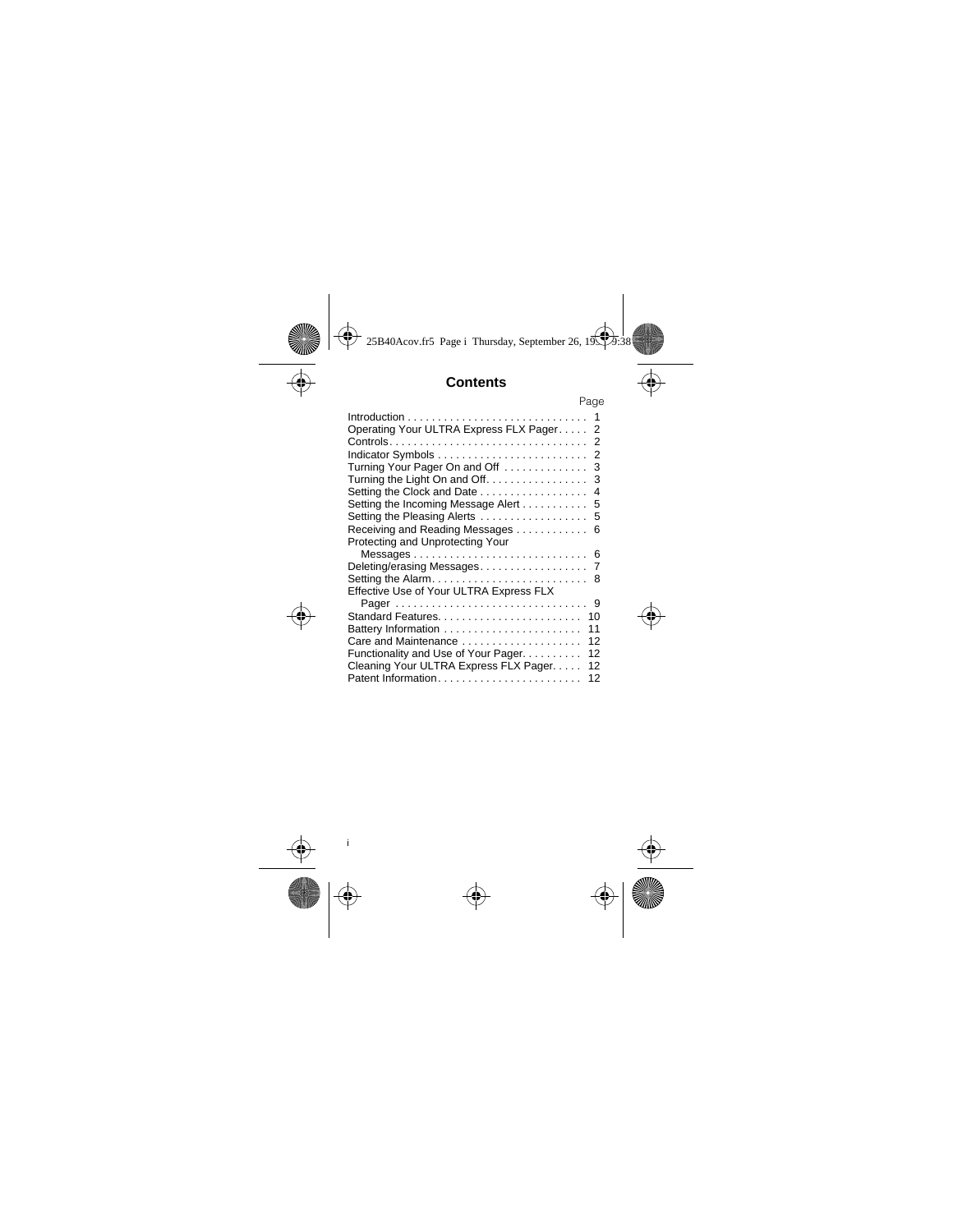Congratulations on your purchase of a Motorola ULTRA Express FLX pager. Your ULTRA Express FLX pager utilizes the latest in paging technology − FLEX TECHNOLOGY. This technological advancement extends battery life up to four times longer than ordinary pagers, saving you time and money. As a Motorola FLEX pager user, you can feel more confident in receiving your pages because FLEX technology improves the ability to receive pages. FLEX technology has been developed by Motorola, the leader in paging innovation and quality.

Along with FLEX technology, this compact pager incorporates many advances in electronic, microminiaturization and wireless technology. The ULTRA Express FLX pager allows you to receive numeric messages instantly and affordably.

This user's guide explains how to operate your pager and provides suggestions for first-time as well as experienced pager users.

Please note: if you have used a BRAVO EXPRESS pager, the ULTRA Express FLX pager has enhanced operation. Review this user's guide to be sure you get the most from your ULTRA Express FLX pager. Keep this guide handy for quick reference.

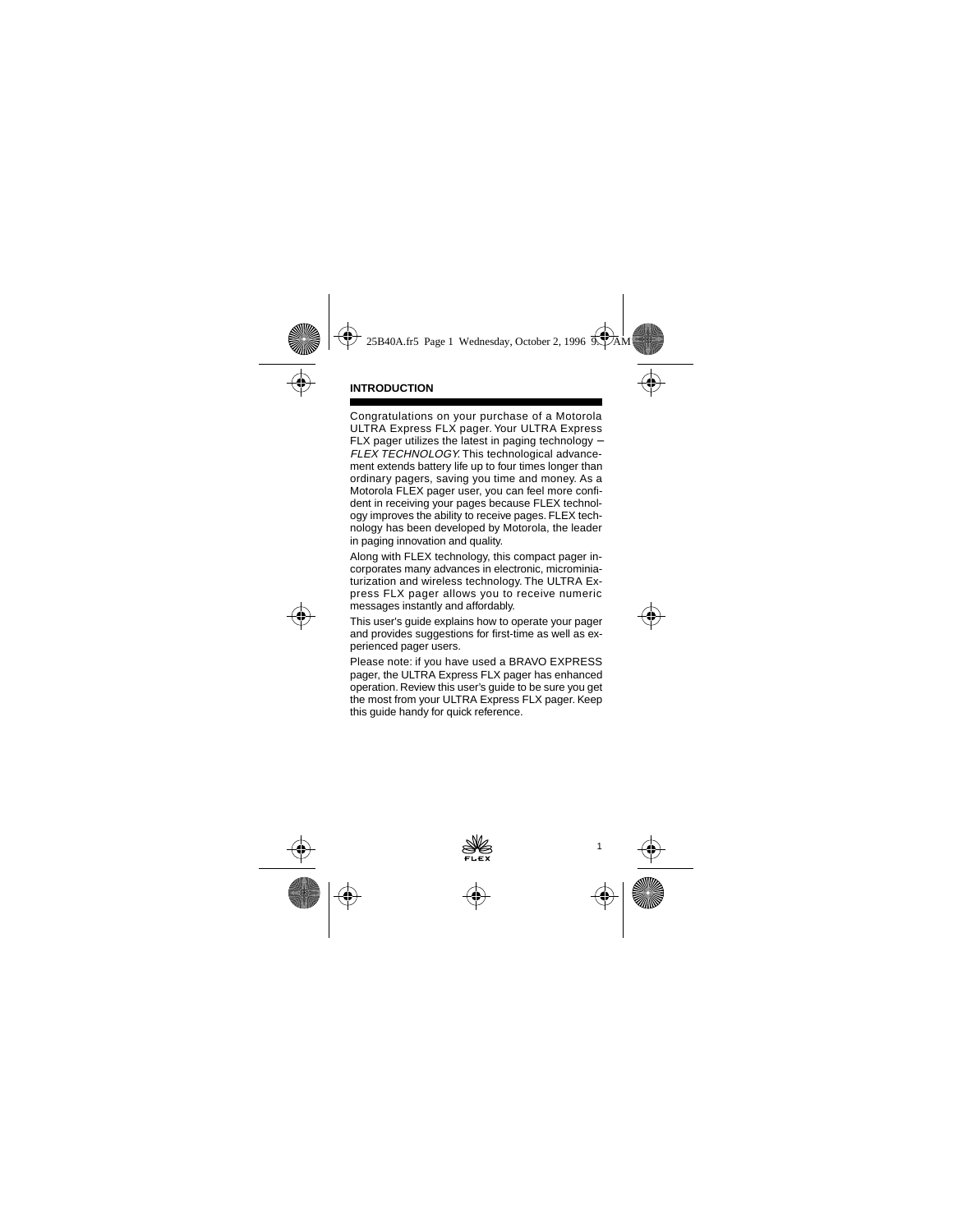# **OPERATING YOUR ULTRA EXPRESS FLX PAGER**

Your ULTRA Express FLX pager receives pages only while it is turned on.



Read/Select — – used to turn the pager on, display messages, and select pager functions.

Mode **▲** – used to scan pager modes.

Light/Reset ► – used to turn on the pager's LCD backlight and return the pager to the standby mode.

## **INDICATOR SYMBOLS**

- $\blacksquare$  Audible mode
- → Vibrate (silent) mode
- **A** Message indicator<br> **A** Protected message
- Protected message
- Message continuation<br>
Illectual messages
- **III** Erase all messages<br>
<del>○</del> Delete individual me
- Delete individual message
- Â Pager alarm activated
- **Fig.** Low-battery indicator  $\overline{Y}$  Out of range
	- Out of range

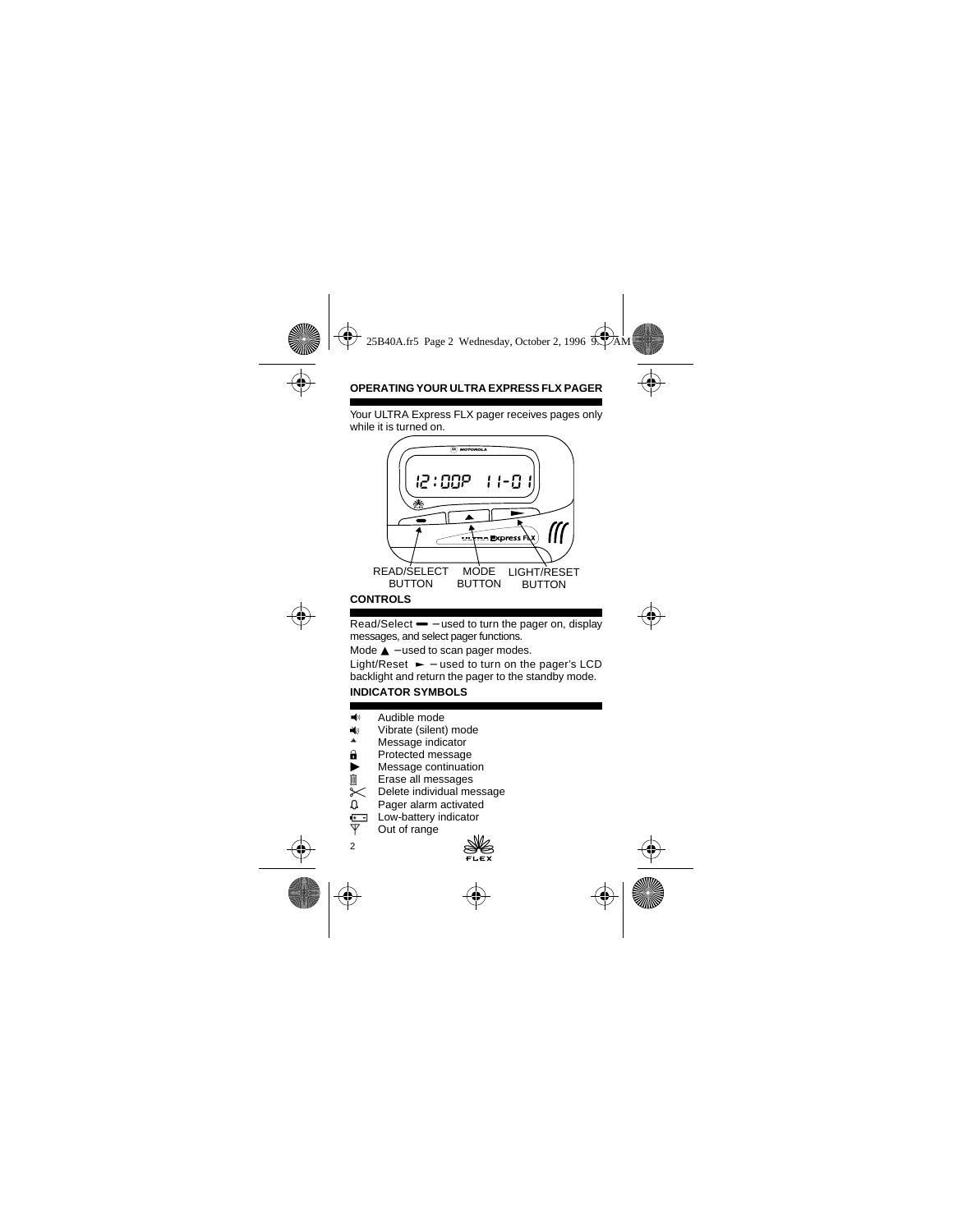## **TURNING YOUR PAGER ON AND OFF**

Press **—** to turn your pager on. An alert indicator on the upper left-hand corner indicates the pager is on and ready to receive messages.

When the pager is on and no activity is taking place, the standby screen is displayed.



*Example of a standby screen (pager on)*

➊ To turn your pager off, press and release ▲ until PRSEL OFF P is displayed.

 $\theta$  Press  $\blacksquare$ 

The time of day and date are displayed on your pager even while it is turned off.

$$
\begin{array}{|c|} \hline \hline 111:288 & 11-03 \\ \hline \end{array}
$$

*Example of a standby screen (pager off)*

# **TURNING THE LIGHT ON AND OFF**

- $\bullet$  Press  $\blacktriangleright$  at any time to turn the light on.
- $\odot$  Press  $\blacktriangleright$  again while the clock or a message is displayed to turn the light off and return to the standby screen.

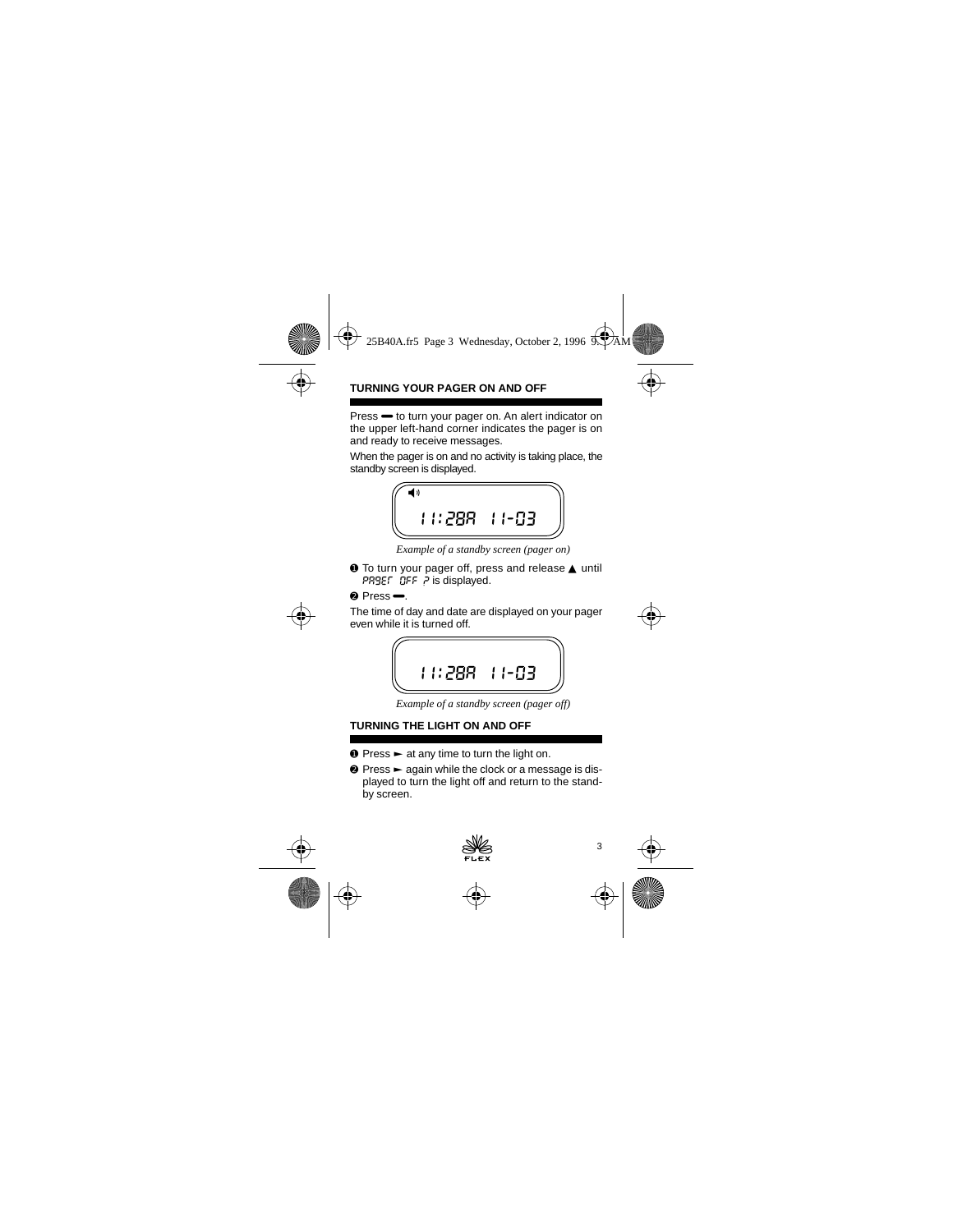## **SETTING THE CLOCK AND DATE**

## **Setting the Clock:**

- **O** Press and release ▲ until SET TIME P is displayed.
- **<sup>●</sup>** Press <del>→</del>. The hour digits begin to flash.
- ➌ Press and release ▲ to set the correct hour digits.



*Example of a set-time screen*

- **☉** Press  $\rightarrow$ . The first digit of the minutes begins to flash.
- ➎ Press and release ▲ to set the correct minutes.
- ➏ Press Ë again to move to the next minutes digit.
- $\odot$  Press  $\rightarrow$  The A.M./P.M. indicator begins to flash.
- ➑ Press and release ▲ to select a or p.
- $\odot$  Press  $\blacktriangleright$  twice or allow the pager to automatically return to the standby screen. The time and date are displayed.

After performing any pager functions described in this manual, your ULTRA Express FLX pager automatically returns to the standby mode and your selections are activated; or press  $\blacktriangleright$  twice to return to the standby mode and activate your selections.

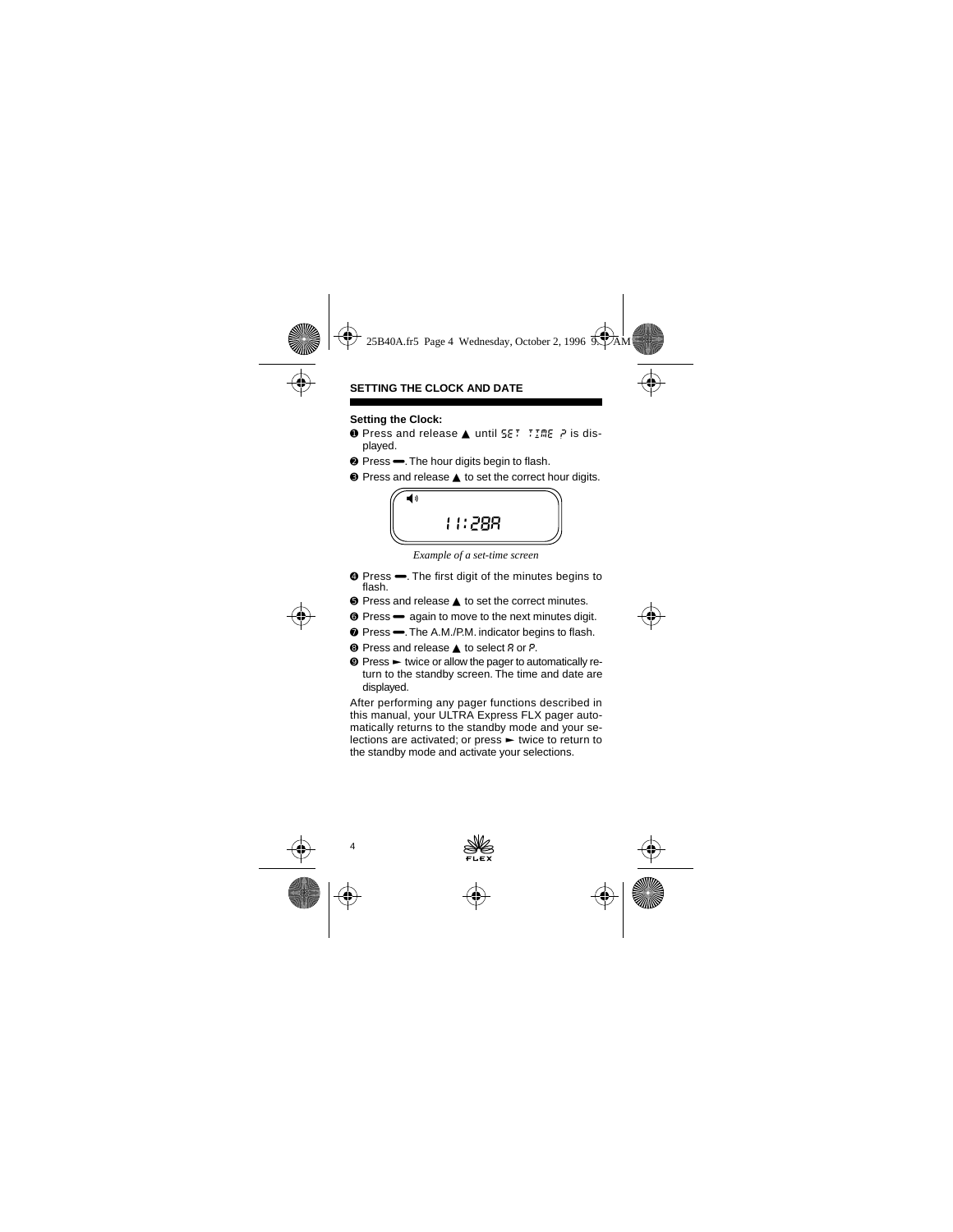## **Setting the Date:**

- **O** Press and release ▲ until SET dRTE P is displayed.
- <sup>●</sup> Press <sup>→</sup>. The month digits begin to flash.
- ➌ Press ▲ to set the correct month digits.
- **O** Press  $\rightarrow$  The day digits begin to flash.
- ➎ Press ▲ to set the correct day digits.
- **☉** Press ► twice or allow the pager to automatically return to the standby screen. The time and date are displayed.

## **SETTING THE INCOMING MESSAGE ALERT**

You can set your pager to alert with either a pleasing (audible) alert or a vibrating (silent) alert.

- **O** Press ▲ until 5ILENT P or RUdIO P is displayed depending on which mode the pager is currently in.
- To change the alert mode, press **■** while the alert mode choice is displayed.

The choices are:  $\blacktriangleleft$  for audible or  $\blacktriangleleft$  for vibrate (silent).

## **SETTING THE PLEASING ALERTS**

You can set your ULTRA Express FLX pager to alert with one of four pleasing alerts or one standard alert.

- **O** Press and release ▲ until SET RLEFT ? is displayed.
- <sup>●</sup> Press The current setting is displayed.

➌ Press and release ▲ until your choice of ALERT 1, ALERT 2, ALERT 3, ALERT 4 or ALERT 5 is displayed.

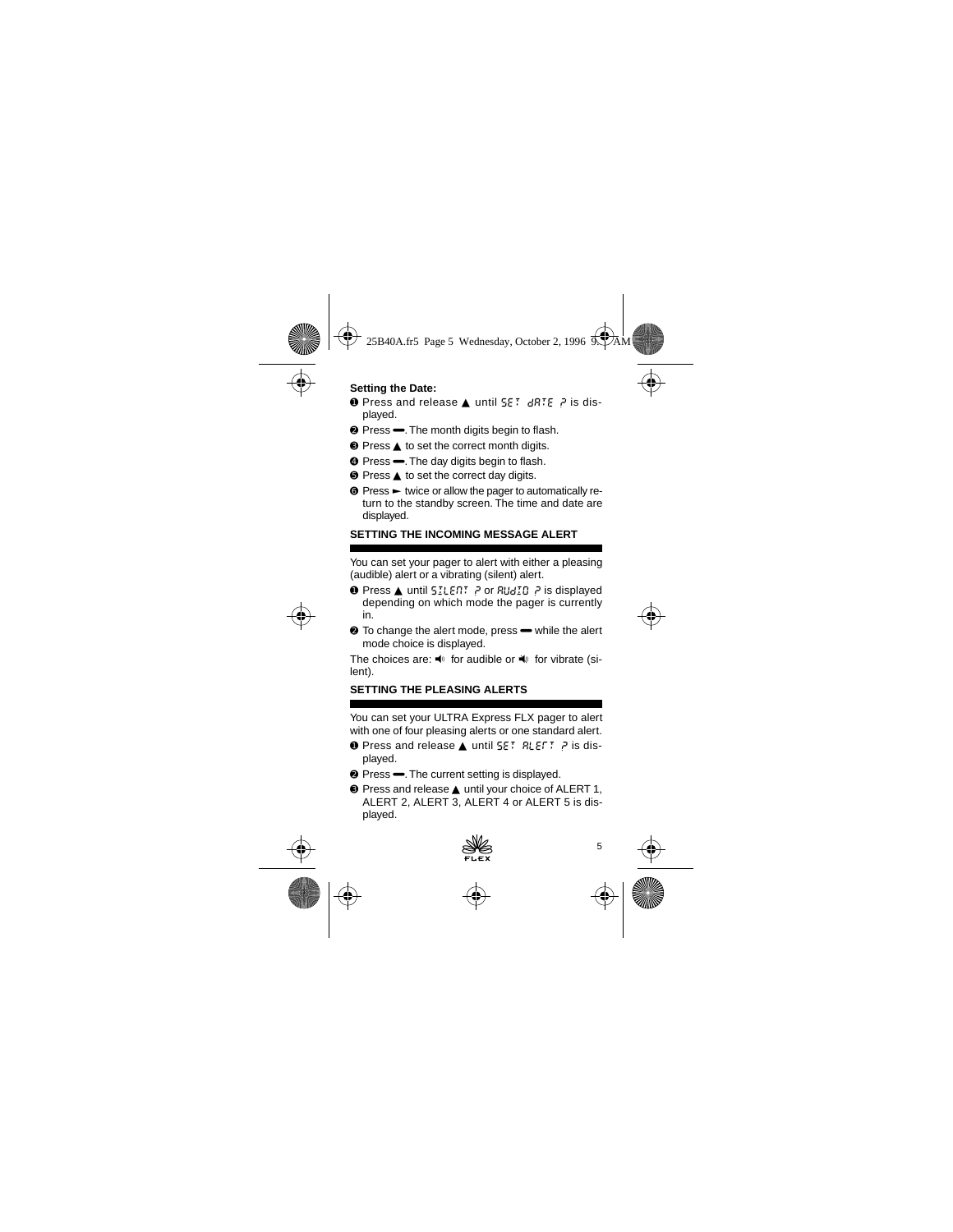$\odot$  Press  $\blacktriangleright$  twice or allow the pager to automatically return to the standby screen.

## **RECEIVING AND READING MESSAGES**

When a message is received, the pager alerts for eight seconds.

- **O** Press any button to stop the alert.
- Press **→** to display the message.
- $\odot$  Press  $\blacktriangleright$  twice while the message is displayed to return to the standby screen.



*Example of a screen with message continuation indicator*

Messages containing more than 12 characters are displayed on a second screen.  $\blacktriangleright$  indicates there are additional screens. The second screen is displayed automatically after one minute, or after pressing $\leftarrow$ . The last screen of the message displays the message number and time the message was received.

If a message is left unread, the pager emits a reminder alert every two minutes, and the number of unread messages is displayed on the screen (i.e., 1 page, 2 pages).

## **PROTECTING AND UNPROTECTING YOUR MESSAGES**

You can protect up to eight messages so they are not erased or replaced by new messages. The message you want to protect/unprotect must be displayed on the screen.

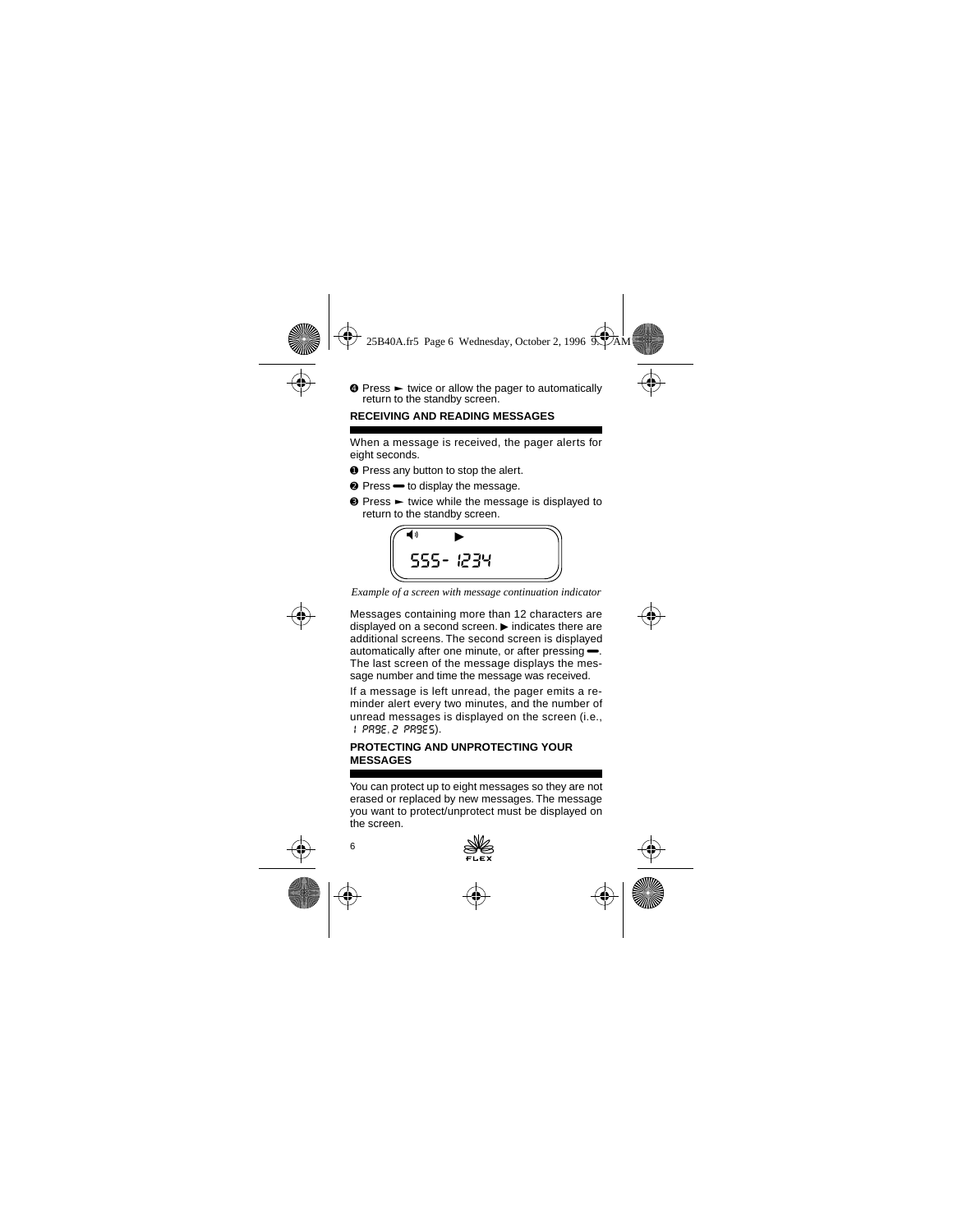- ➊ To protect a message, press and release ▲ while the message is displayed until PFDTELT  $\bar{P}$  is displayed.
- $\rho$  Press  $\blacktriangleright$

When reading a protected message,  $\hat{\mathbf{a}}$  is displayed in the upper portion of the screen.



*Example of a protected message*

- ➊ To unprotect a message, press and release ▲ while the message is displayed until  $\text{unpr}\,\text{unstr}\,$ ? is displayed.
- $\bullet$  Press  $\leftarrow$ .  $\bullet$  is no longer displayed

# **DELETING/ERASING MESSAGES**

## **Deleting Individual Messages:**

- ➊ Press and release ▲ while the message is displayed until  $dELETE$  ? is displayed with  $\leq$ .
- **<sup>●</sup>** Press <del>■</del>. All remaining messages are moved to the next available message slots.

## **Erasing All Messages:**

- **O** Press and release ▲ until EFR5E RLL P is displayed with  $\hat{m}$ .
- **<sup>●</sup>** Press **一**. All read and unprotected messages are erased from pager memory.

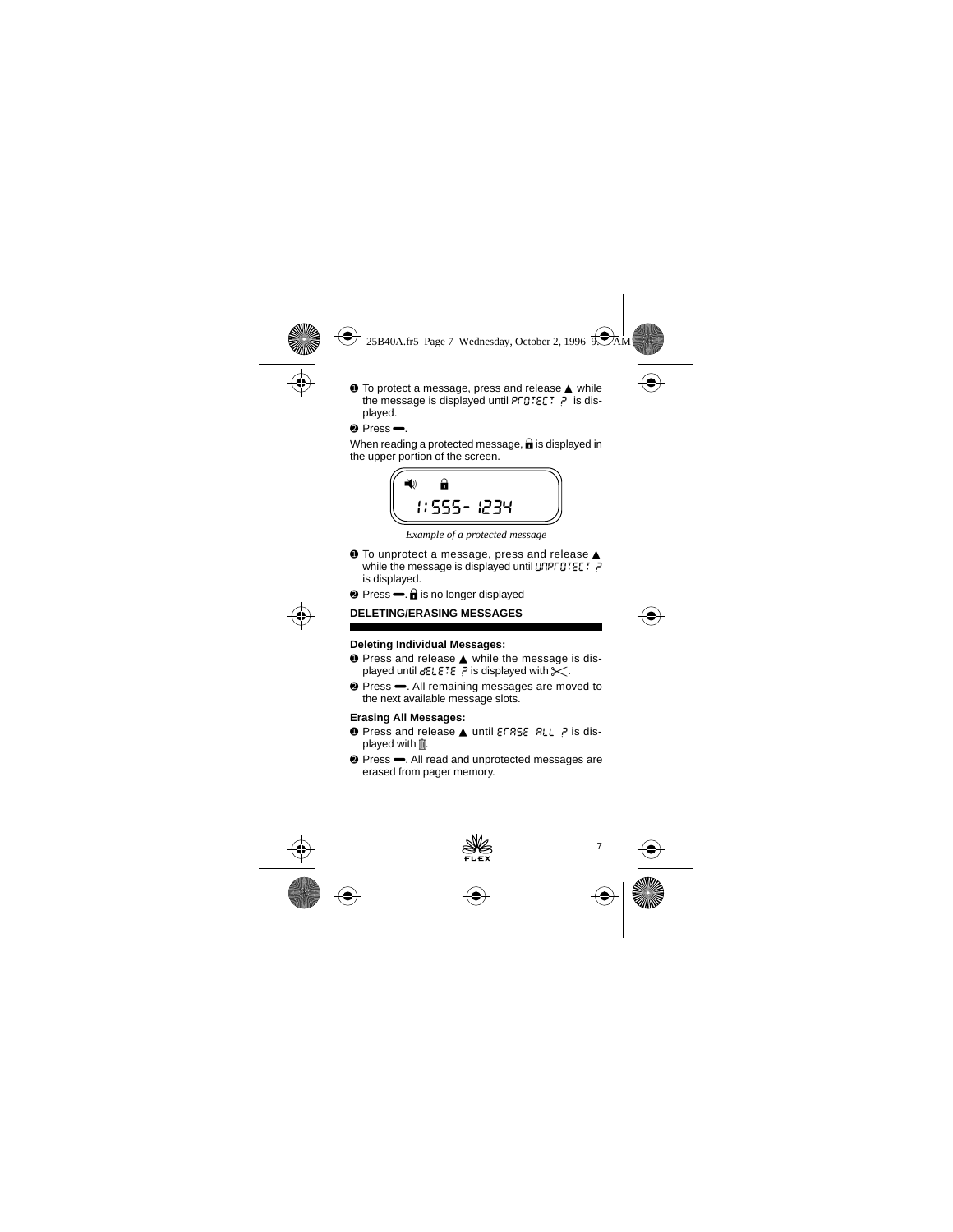## **SETTING THE ALARM**

You can set your pager's alarm to alert you at a certain time of day.

- **O** Press and release ▲ until SET RLRFM P is displayed.
- $\rho$  Press  $\blacktriangleright$

Follow the instructions under "SETTING THE CLOCK AND DATE" on page 4 to set the time for the alarm to sound.

#### **To Enable or Disable the Alarm:**

- **O** Press and release ▲ until SET RLRFm P is displayed.
- Press and release <del>■</del> until you get to the ON/OFF field.
- **■** Press and release ▲ until your choice of nn or nFF is displayed.

When the alarm is enabled,  $\Omega$  is displayed on the standby screen.



*Example of standby screen with alarm enabled*

**Note:**  $\Omega$  is displayed even while the pager is off and the alarm is enabled.

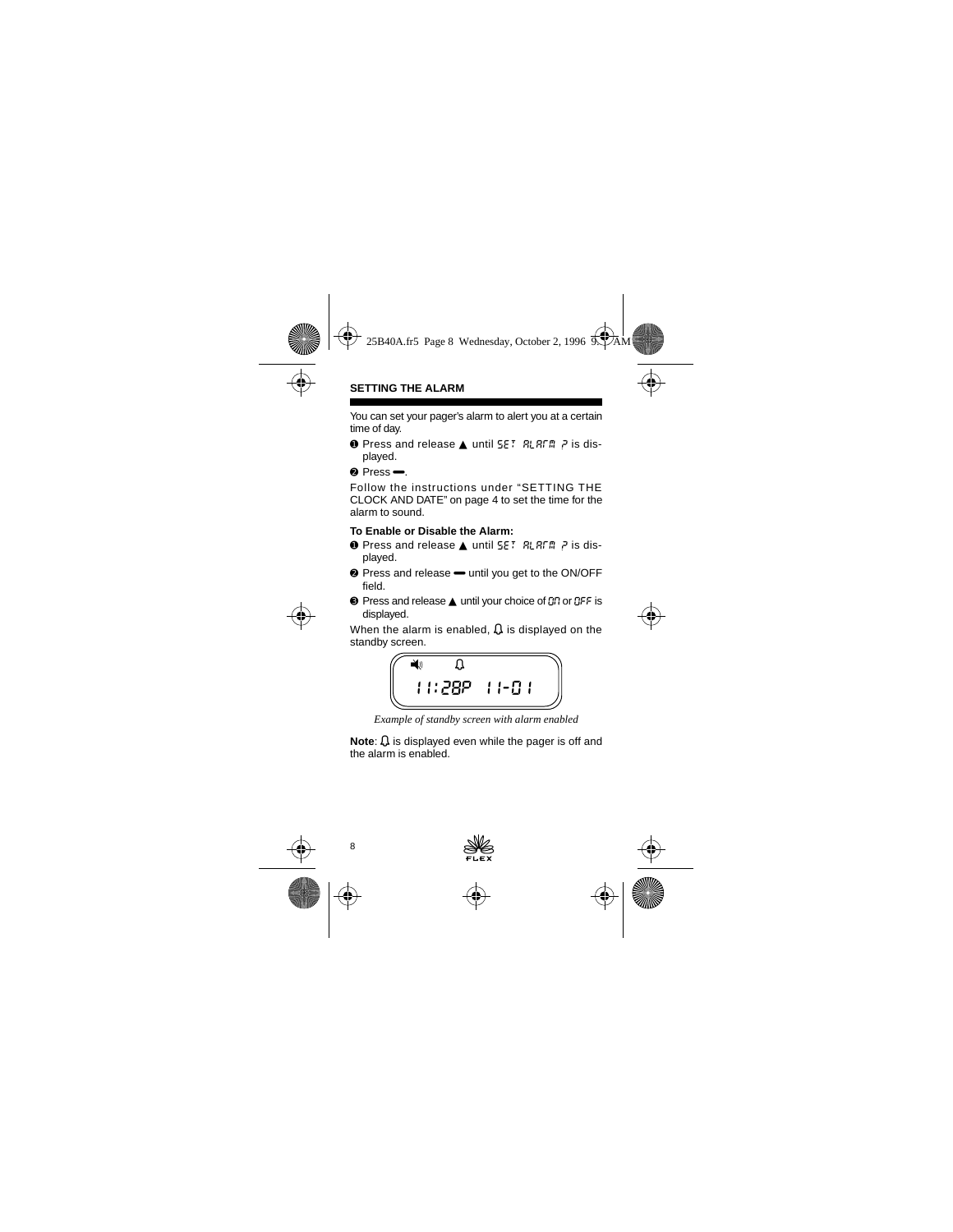#### **EFFECTIVE USE OF YOUR ULTRA EXPRESS FLX PAGER**

Your ULTRA Express FLX pager can help you keep in contact with everyone important to you—children or child-care providers, business office personnel, data services, and voice mail. Be sure your children's school, physician, and friends have the number so you can be contacted in emergencies.

Give your pager number to family, friends, and associates to ensure contact at any time, any place.

If you have a cellular phone, give your pager number instead of your cellular number. Then you can decide who to call back on your cellular phone, without paying for incoming cellular calls. Using the ULTRA Express FLX pager helps reduce your monthly cellular phone bill!

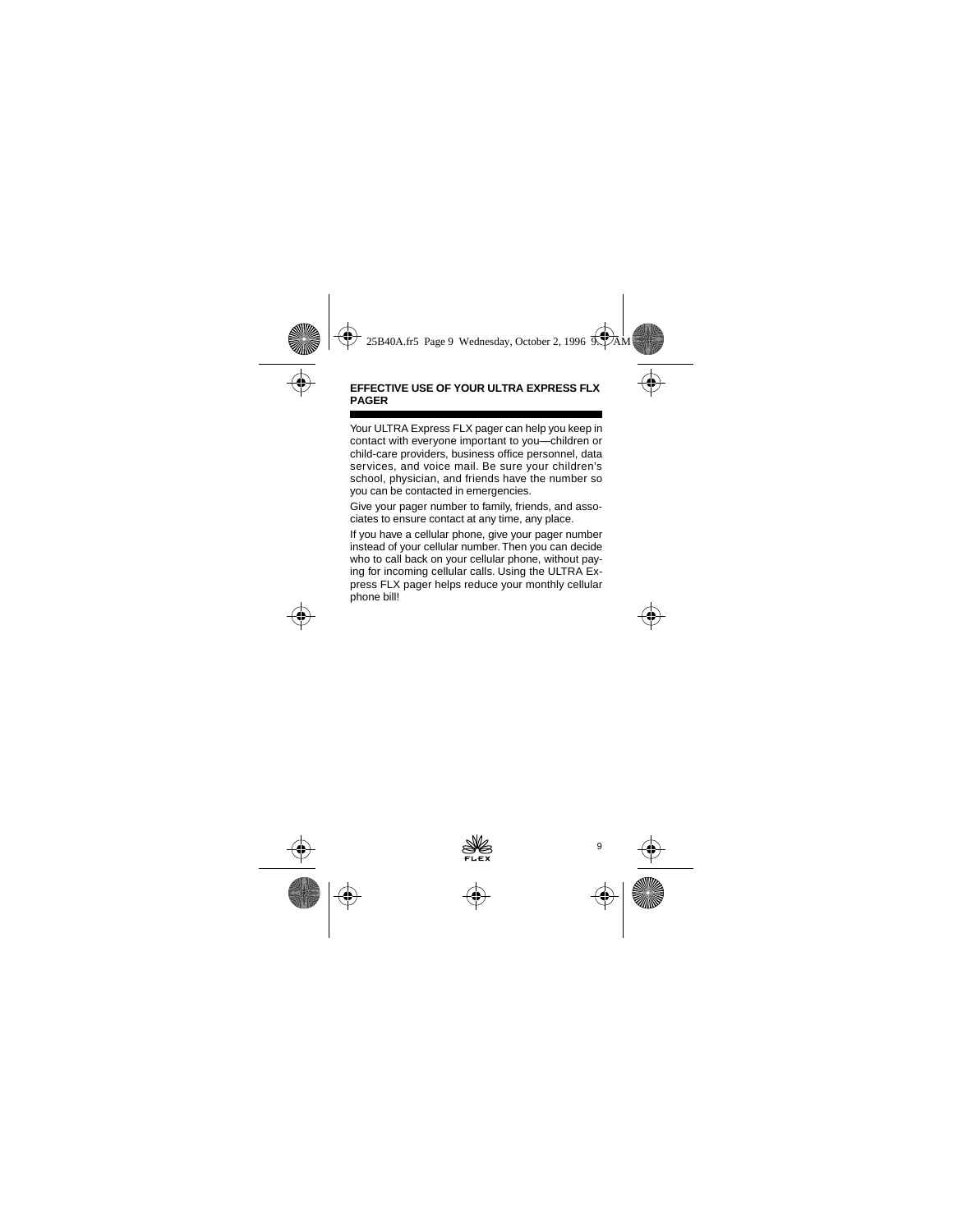**Time of Day/Month and Day:** The time of day and the month and day are displayed whether the pager is on or off.

**User-Selectable Pleasing Alerts:** While the pager is in the audible alert mode and a message is received, the pager alerts with a pleasing musical sound.

**Message Protect:** Up to eight messages can be protected so they are not deleted from memory.

**Automatic Reset:** Pager alerts automatically stop, even if you do not press any of the pager's buttons.

**Reminder Chirp:** The pager chirps or vibrates every two minutes until you read all unread messages.

**Low-Battery Indicator:** When the battery is nearing the end of its life,  $\left| \frac{+}{-} \right|$  is displayed and the pager gives a two-second alert. Replace the battery within five days after the first appearance of the low-battery indicator.

**Timestamp:** The time of day at which a message is received is displayed on the last screen of the message.

**Message Erase:** When messages are no longer needed, erase them to free up space for new messages.

**Memory Capacity:** The pager can store up to sixteen 20-character messages, or a total of 320 characters.

**Memory Retention:** All messages remain in memory even while the pager is turned off or while changing the battery.

**Backlight:** In low-light conditions, the backlight feature makes the screen easy to read.

**Personal Alarm:** The personal alarm can be set to alert you, and operates even when the pager is turned off.

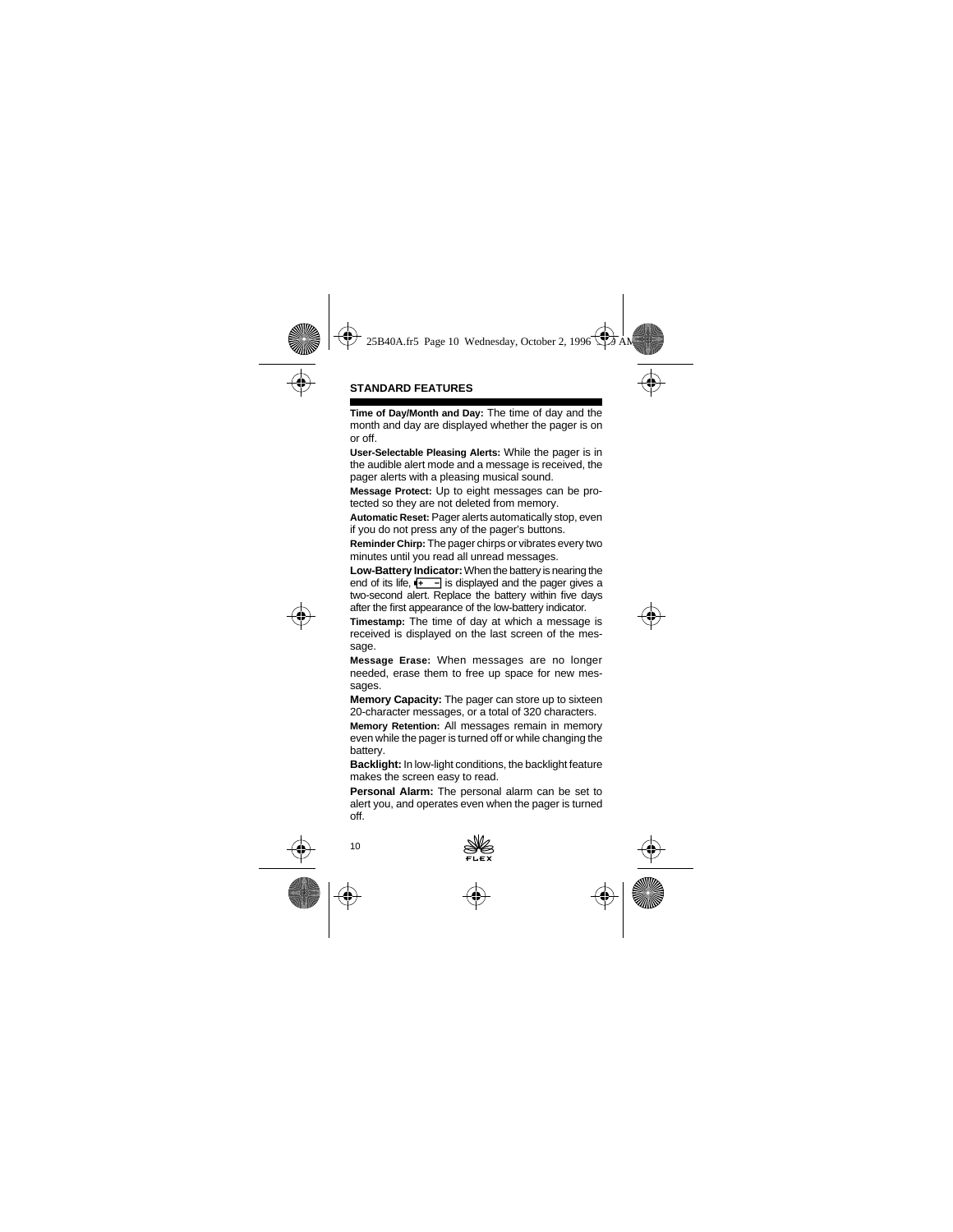**Out of Range:** With this option enabled, the pager displays  $\nabla$  whenever it is out of range of the paging transmitter. Your pager can also alert you if this feature is enabled.  $\Psi$  is no longer displayed when you return to your transmitting area. **Note:** This feature is not available on all models.

## **BATTERY INFORMATION**

The ULTRA Express FLX pager operates with one AAAsize alkaline battery.

- ➊ To remove the old battery, hold the pager (back side facing up), and press down on the battery door.
- ➋ Slide the door to the side until its locking tabs release. Continue sliding the door until it is free of the housing.
- ➌ To install a new battery, align the battery so the positive  $(+)$  and negative  $(-)$  markings match the direction of the polarity markings shown on the back cover, and insert the battery.
- ➍ To replace the battery door, align the grooves on the battery door with the grooves on the front and back housing.
- ➎ Slide the battery door until it is fully closed and a "click" is heard. The battery door is self-locking.



POLARITY SYMBOL (-) END OF AAA BATTERY

*Battery Door Removal (rear view)*

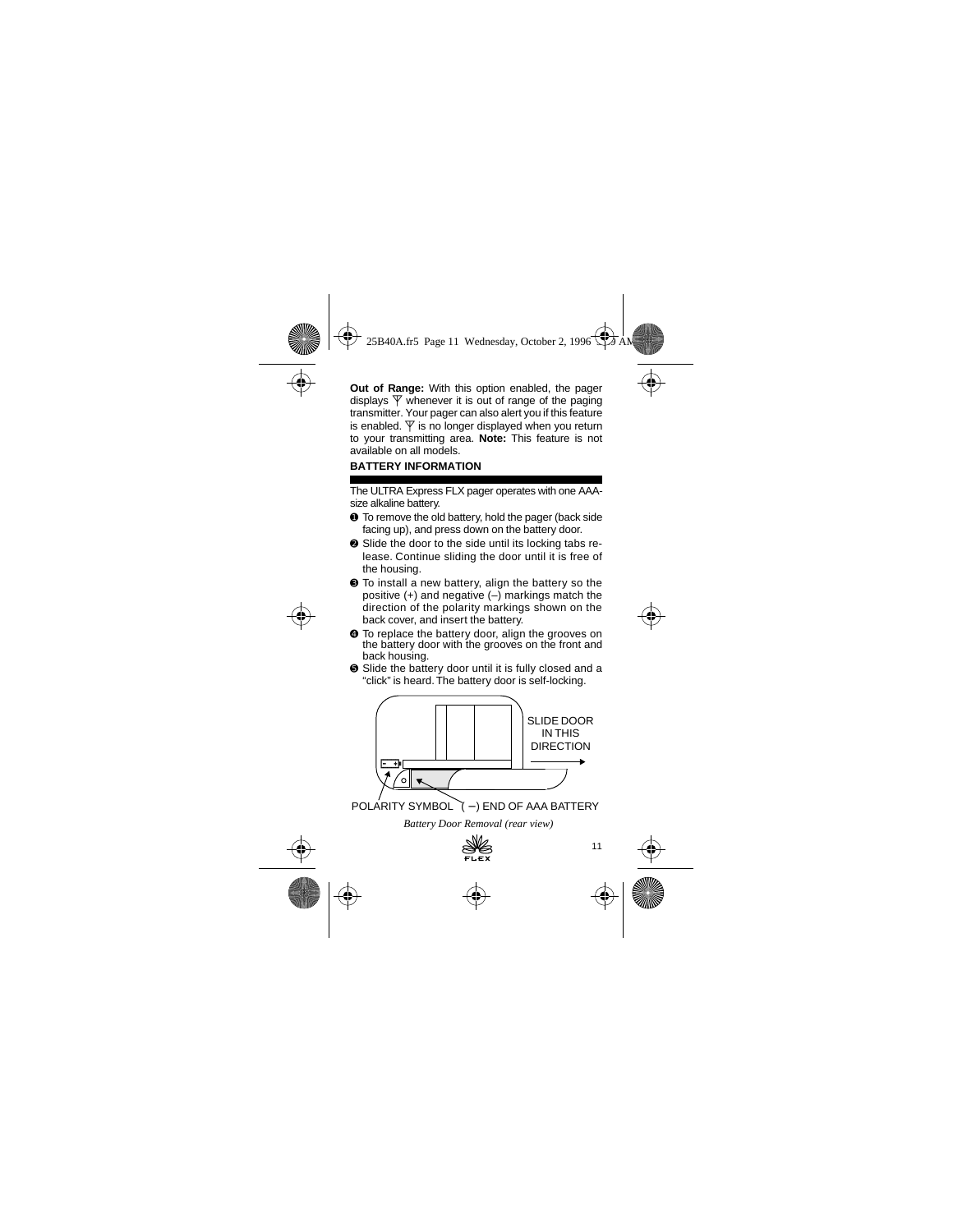## **CARE AND MAINTENANCE**

The ULTRA Express FLX pager is durable, reliable, and can provide years of dependable service; however, it is a precision electronic product. Water and moisture, excessive heat, and extreme shock may damage the pager. Do not expose your pager to these conditions.

If service is required, Motorola's Service Organization, staffed with specially trained technicians, offers conveniently-located repair and maintenance facilities throughout the world. For more information, please contact your paging service representative or a Motorola sales office.

# **FUNCTIONALITY AND USE OF YOUR PAGER**

For questions pertaining to the functions and use of your Motorola pager, please call 1-800-548-9954.

For questions pertaining to your paging service, contact your paging service provider.

# **CLEANING YOUR ULTRA EXPRESS FLX PAGER**

To clean smudges and grime from the exterior of the ULTRA Express FLX pager, use a soft, non-abrasive cloth moistened in a mild soap and water solution. Use a second cloth moistened in clean water to wipe the surface clean. Do not immerse in water. Do not use alcohol or other cleaning solutions.

## **PATENT INFORMATION**

This Motorola product is manufactured under one or more Motorola U.S. patents. These patent numbers are listed inside the housing of this product. Other U.S. patents for this product are pending.

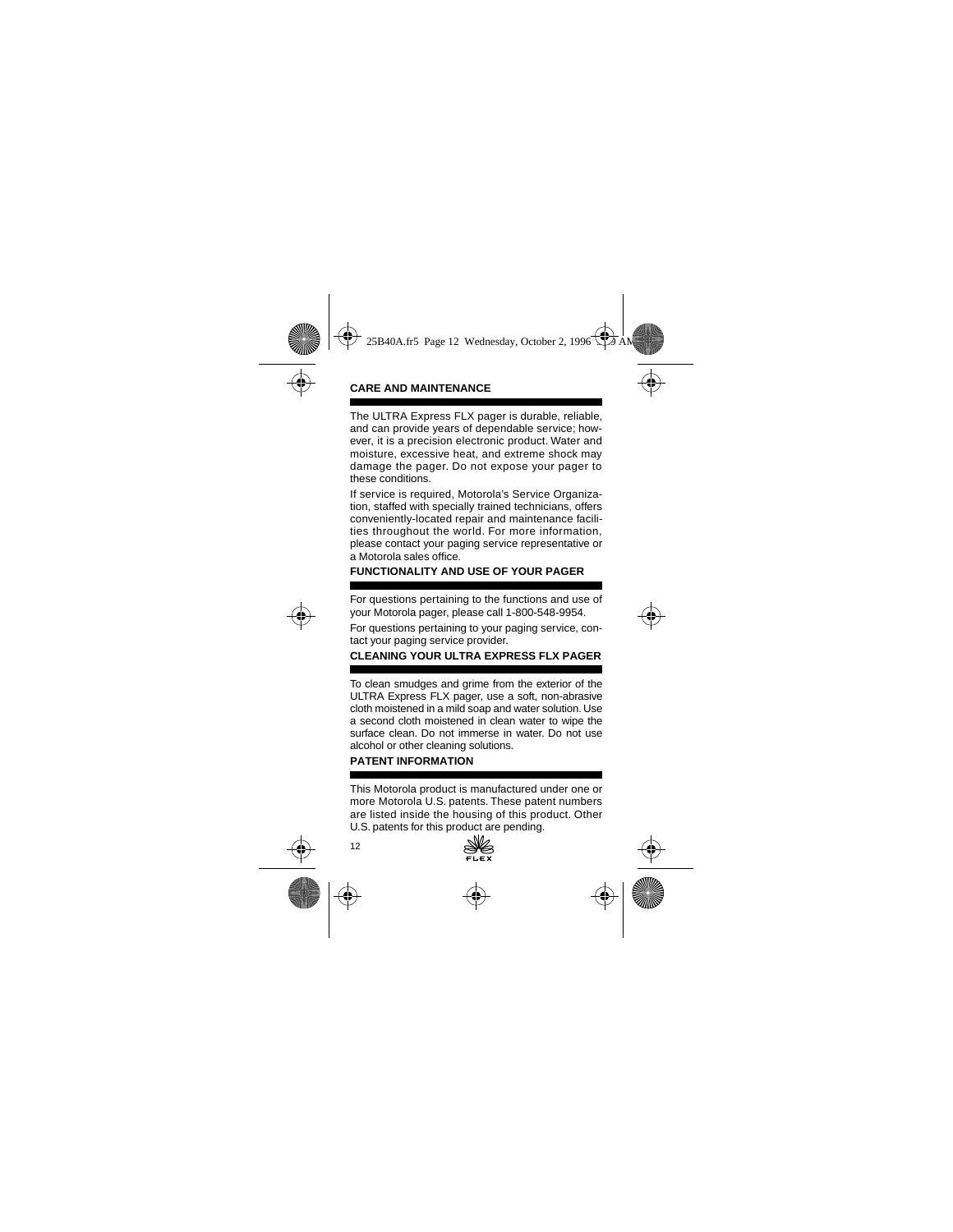# **NOTES**